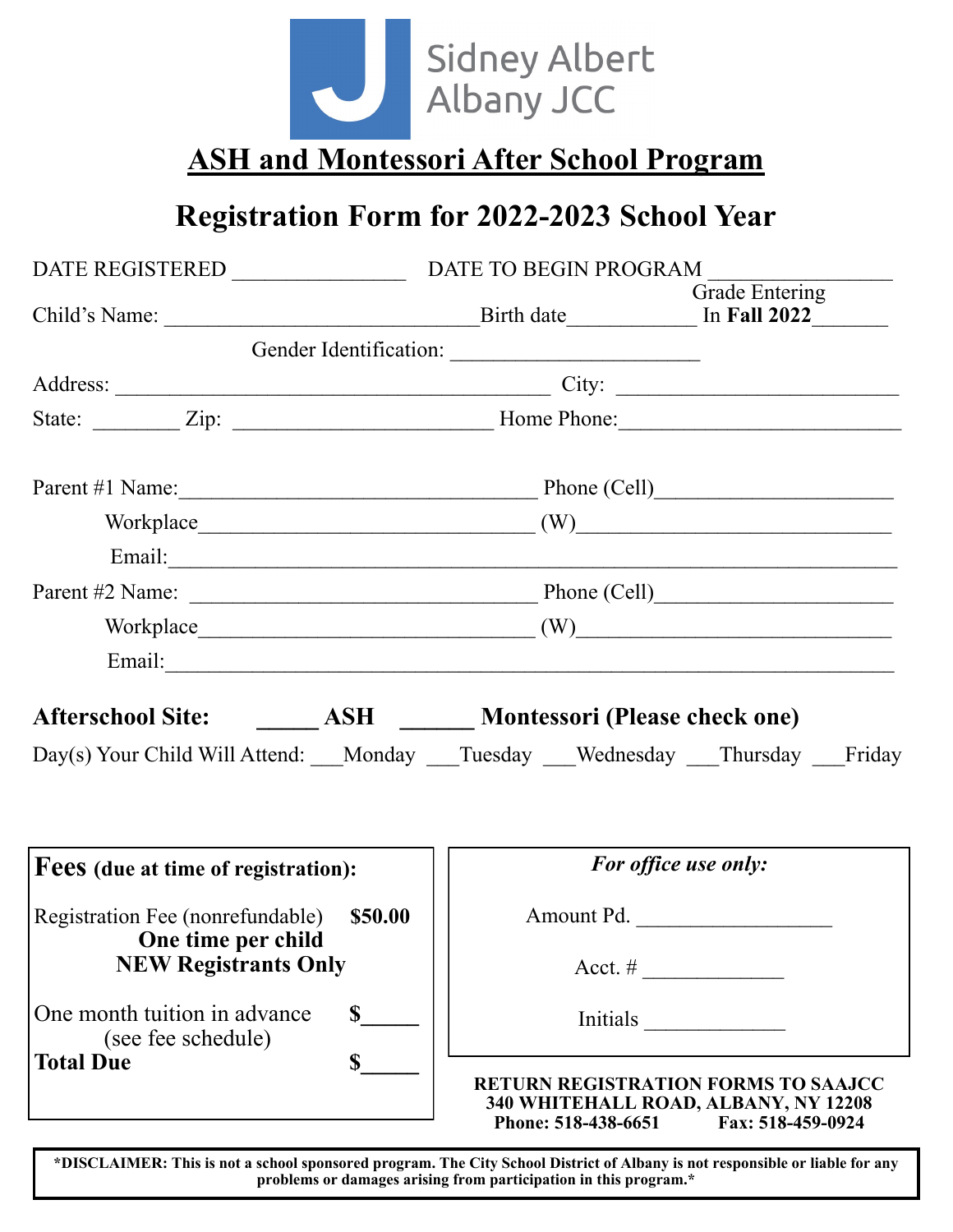

# **ASH and Montessori After School Program**

**Payment Contract for 2022-2023 School Year**

| Child's Name:                                              |                               |                                  |
|------------------------------------------------------------|-------------------------------|----------------------------------|
| Parent's Name(s):                                          |                               |                                  |
| Address:                                                   |                               |                                  |
| Daytime Phone:                                             | Evening (or cell) Phone:      |                                  |
|                                                            |                               |                                  |
| *Rates based on average<br><b>Albany School Days/Month</b> | <b>Pre-K Monthly Payments</b> | <b>K</b> and Up Monthly Payments |
| <b>5 Afternoons</b>                                        | \$400/\$377 JCC Members       | \$292/\$270 JCC Members          |
| <b>4 Afternoons</b>                                        | \$338/\$318JCC Members        | \$250/\$230 JCC Members          |
| 3 Afternoons                                               | \$263/\$245 JCC Members       | \$197/\$179 JCC Members          |

### **2 Afternoons \$191/\$175 JCC Members \$150/\$134 JCC Members 1 Afternoon \$135/\$121 JCC Members \$106/\$92 JCC Members**

#### PLEASE MARK ALL APPROPRIATE STATEMENTS

\_\_\_ I will receive DSS\* (**if weekly parent share, choose weekly payment method below**) **DSS Caseworker's name & Phone Number:** \_\_\_\_\_\_\_\_\_\_\_\_\_\_\_\_\_\_\_\_\_\_\_

\_\_\_ Sibling in program (10% discount for 2nd, 3rd, etc. child; lower priced option)

|               | PAYMENT METHODS-MUST SELECT ONE                                                                                                         |
|---------------|-----------------------------------------------------------------------------------------------------------------------------------------|
|               | Charge my AMEX/MC/VISA automatically on the 1st of each month;<br>or beginning of each week if DSS* subsidized.                         |
| Name on card  |                                                                                                                                         |
| Credit Card # |                                                                                                                                         |
| Exp. Date     | Zip Code                                                                                                                                |
| Signature     | Date                                                                                                                                    |
|               | Monthly debit from checking account on the 1st of each month;<br>or beginning of each week if DSS* subsidized. (Attach a Voided Check). |

*\*Please see DSS Disclaimer Notes on Page 4 - Section 15*

**I UNDERSTAND THAT ANY SAAJCC AFTER SCHOOL PROGRAM FEES NOT PAID IN A TIMELY MANNER WILL MEAN FORFEITURE OF MY RESERVED POSITION AND/OR IMMEDIATE REMOVAL FOR THE 2022-23 SESSION. I ALSO UNDERSTAND THAT 30 DAYS WRITTEN NOTICE MUST BE GIVEN FOR WITHDRAWAL FROM PROGRAM.**

## **Parent Signature**\_\_\_\_\_\_\_\_\_\_\_\_\_\_\_\_\_\_\_\_\_\_\_\_\_\_\_\_\_\_\_ **Date**\_\_\_\_\_\_\_\_\_\_\_\_\_\_\_ (Office Staff only) Approved Date ( $\sim$  2002 2001)  $\mu$  Approved<br>(no contracts to be accepted without approval of SAAJCC staff)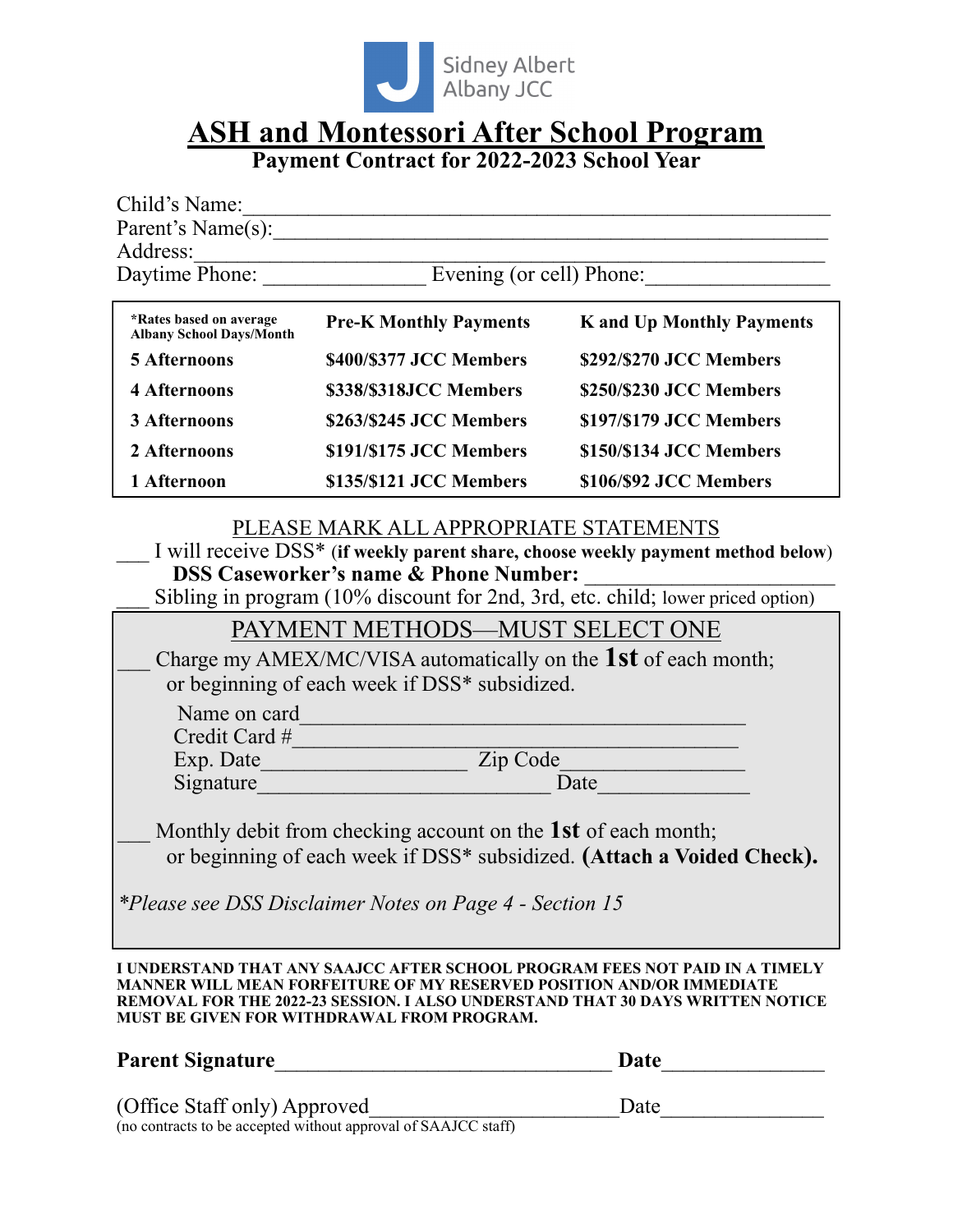# **ASH and Montessori After School Department Contract**

I, \_\_\_\_\_\_\_\_\_\_\_\_\_\_\_\_\_\_\_\_\_\_\_\_\_\_\_\_\_\_\_\_\_\_\_\_\_\_\_\_\_\_\_\_\_\_\_\_\_\_\_\_\_\_\_\_\_\_\_\_\_\_\_\_\_, understand the following:

- **1. If my child is ill or is going to miss some time at the Sidney Albert Albany Jewish Community Center, SAAJCC, Program at ASH (518-496-2223). or Montessori (518-496-2224)**, **I will call in or put it in writing prior to the start of the daily program.**
- 2. **All tuition payments are non-refundable. Should the program be closed when your monthly payment is due, a prorated tuition amount will be assessed upon reopening**. I have chosen a payment plan on page 2 of this registration packet. I understand that for the SAAJCC Afterschool program, tuition is paid monthly or can be paid in full. **An automatic payment method must be set up to register in the program. NO CREDITS** will be given when the service is not used. I will give 30 days written notice when I am terminating child care **or the entire month will be due and payable. Any changes to the automatic payment plan must be given in writing at least one week in advance. Any set increases or decreases to program days, outside of drop in requests or cancellations, must be given in writing at least two weeks in advance.**
- 3. **I understand that if I am late picking up my child, I will be charged a late pick-up fee on my next month's bill.** This policy will be strictly enforced. **The program ends daily at 5:30 pm**.

 **THE LATE FEE IS \$1.00 PER MINUTE.** The clock on the SAAJCC Afterschool Program cell phone will be the official clock used.

4. If my child becomes ill, I will be called to pick him/her up within a reasonable amount of time. My child must be fever free for 72 hours before being allowed to return to the program.

**For any medical items noted on page 5, such as an allergy or asthma, SAAJCC will require additional NYS forms - Individual Health Care Plan, Allergy Plan form, and a Med Consent form if there is an Epi-Pen or Inhaler**. **The NYS Allergy Plan and Med Consent form must be completed by both a parent and the child's physician. These two forms must be updated every six months**. **All of these forms noted above are available from the After School Director. Any emergency medications must be in the original container labeled with child's name and a copy of the prescription/script.** 

- 5. During the winter months all children will be required to wear a hat or hood, gloves or mittens, snow pants or a change of pants, boots and a warm coat in order to participate in daily outdoor play. It is recommended that each child have a spare pair of pants and socks, which may be left at the Program. I will supply my child with these things. If not, I understand s/he will not go outside.
- 6. I note that the SAAJCC **VACATION CAMP is offered for only Kindergarten to Sixth Grade on all Albany School District closings (except for SAAJCC Holiday closings).** Advanced registration required based on the following conditions and follows the SAAJCC Holiday schedule. \$77/\$66 JCC Members/day.

Vacation camp days will be available at an additional rate. Separate registration is required for Vacation Camp. Forms will be available at the information table at the SAAJCC Afterschool Program, JCC Website, or at the JCC. Spaces are limited and on a first come, first serve basis. **I understand my child(ren) may be registered and attend Vacation Camp only if all payments are completely up-to-date for all accounts**. My child must be at the SAAJCC by 9:00 a.m. PROMPTLY, as special activities are planned.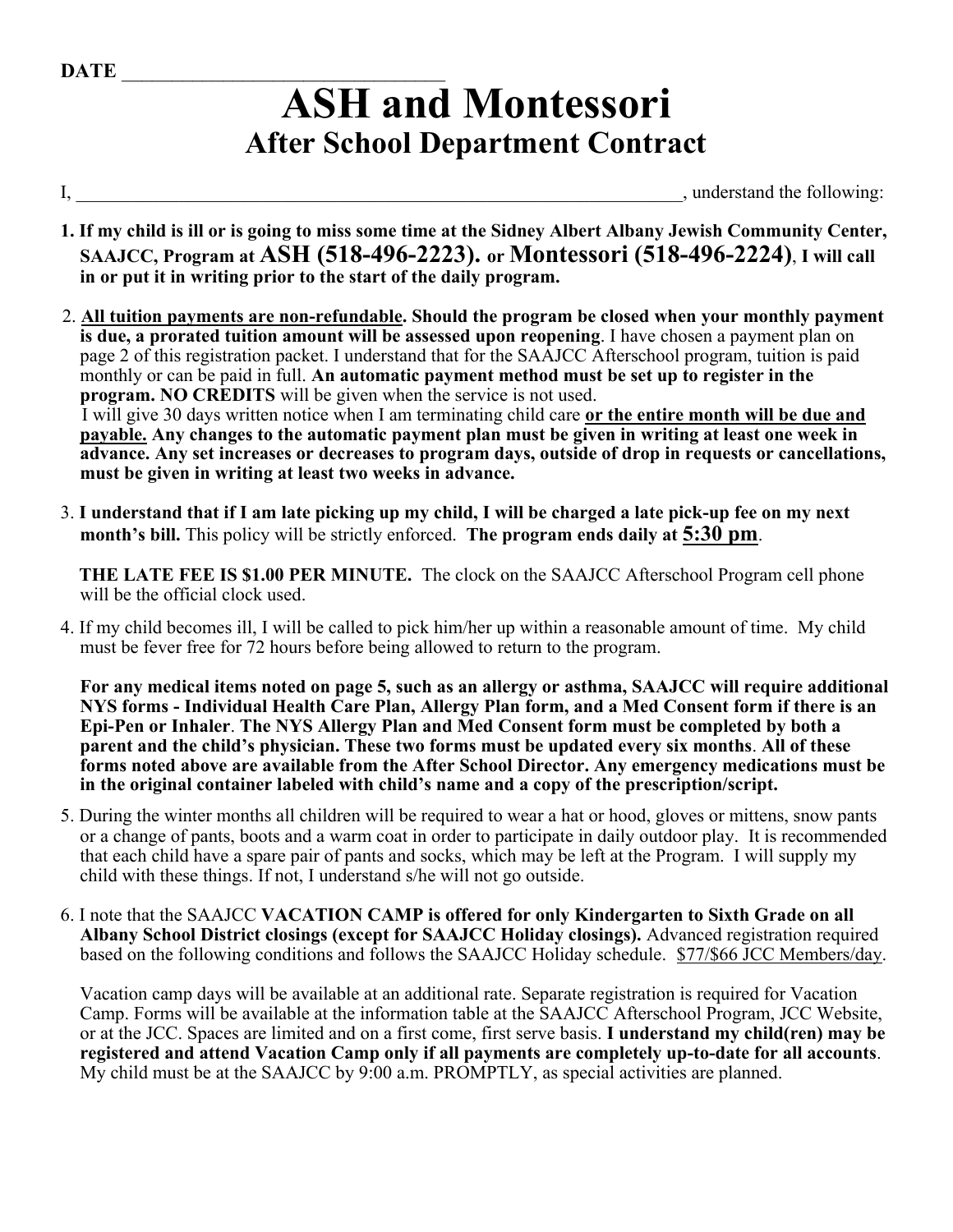- 7. I understand that the SAAJCC cannot be held responsible for lost items of clothing, toys, etc.
- 8. Snow Policy The SAAJCC After School Program will be held every day, as per school district calendar. On days when snow/inclement weather lead to school closings, our program will also close. On days when the school district cancels all after school activities or has an early dismissal, our program will also close. Please watch the weather and be alert for such closings and cancellations. Please register for the Messenger Network at **https://www.https://www.albanyschools.org/communications/alerts**
- 9. I understand that **Drop-in Days , for children attending less than 5 days/week and need care,** will cost:

#### **Pre-K Drop In = \$34/day K-6th Grade Drop In = \$26/day**

when additional after school care, outside of the original registration, is needed. Once payment has been completed at the SAAJCC facility, it is the **PARENT/GUARDIAN RESPONSIBILITY TO NOTIFY THE SCHOOL OFFICE SO YOUR CHILD ARRIVES SAFELY TO PROGRAM ON THAT DROP IN DAY(S).** *The sibling discount does not apply to Drop-in Day fees.*

- 10. If a discipline problem/unsafe situation arises, I will be notified by the SAAJCC After School Director or Assistant Director. I understand that all attempts will be made between staff and myself to rectify the situation. If after this, the situation still occurs, I realize that my child may be placed on temporary suspension or dismissed from the program. Suspension and dismissal are at the discretion of the After School Director and the Director of Youth Services. I understand that a strict discipline policy will be used to deal with problem behaviors. The policy includes three strikes: verbal warning, time away, and documentation in the behavior log (which is to be signed by a parent at pick up on the day of the incident).
- 11. The SAAJCC Staff are NYS Mandated Reporters and are required to report signs of abuse and maltreatment to Child Protective Services (CPS) immediately. The incident will be documented, phone call made to CPS, and then the child, if still in program, will be kept comfortable by Program Staff.
- 12. I understand that I must provide the SAAJCC with all court documents pertaining to custody and support matters involving my child if it is expected to be an issue.
- 13. I understand that, by signing this contract, I will personally be responsible for the payment of all amounts and fees due to the SAAJCC. All fees are due regardless of absenteeism or holiday closings.
- 14. The SAAJCC reserves the right to terminate this contract at any time and remove the child from the program.
- 15. **DSS Disclaimer: Any family awarded funding via DSS for childcare at any point will be provided with additional paperwork once we receive the award letter from DSS. You will be responsible for your parent portion as indicated by DSS and any additional balance each month totaling up to the monthly cost of tuition for the program in which your child is enrolled. Until an award letter is received from DSS our systems and billing will reflect all tuition costs as put forth. Payments for any balances owed are due on the 1st of each month via the convenient option of setting up a credit/debit card on file to be charged on the 1st of each month.**
- **16. Adverse Childhood Experiences (ACEs): please review this website prior to completing the registration [https://](https://ocfs.ny.gov/programs/cwcs/aces.php) [ocfs.ny.gov/programs/cwcs/aces.php](https://ocfs.ny.gov/programs/cwcs/aces.php)**

Date Parent's Signature

Date Parent's Signature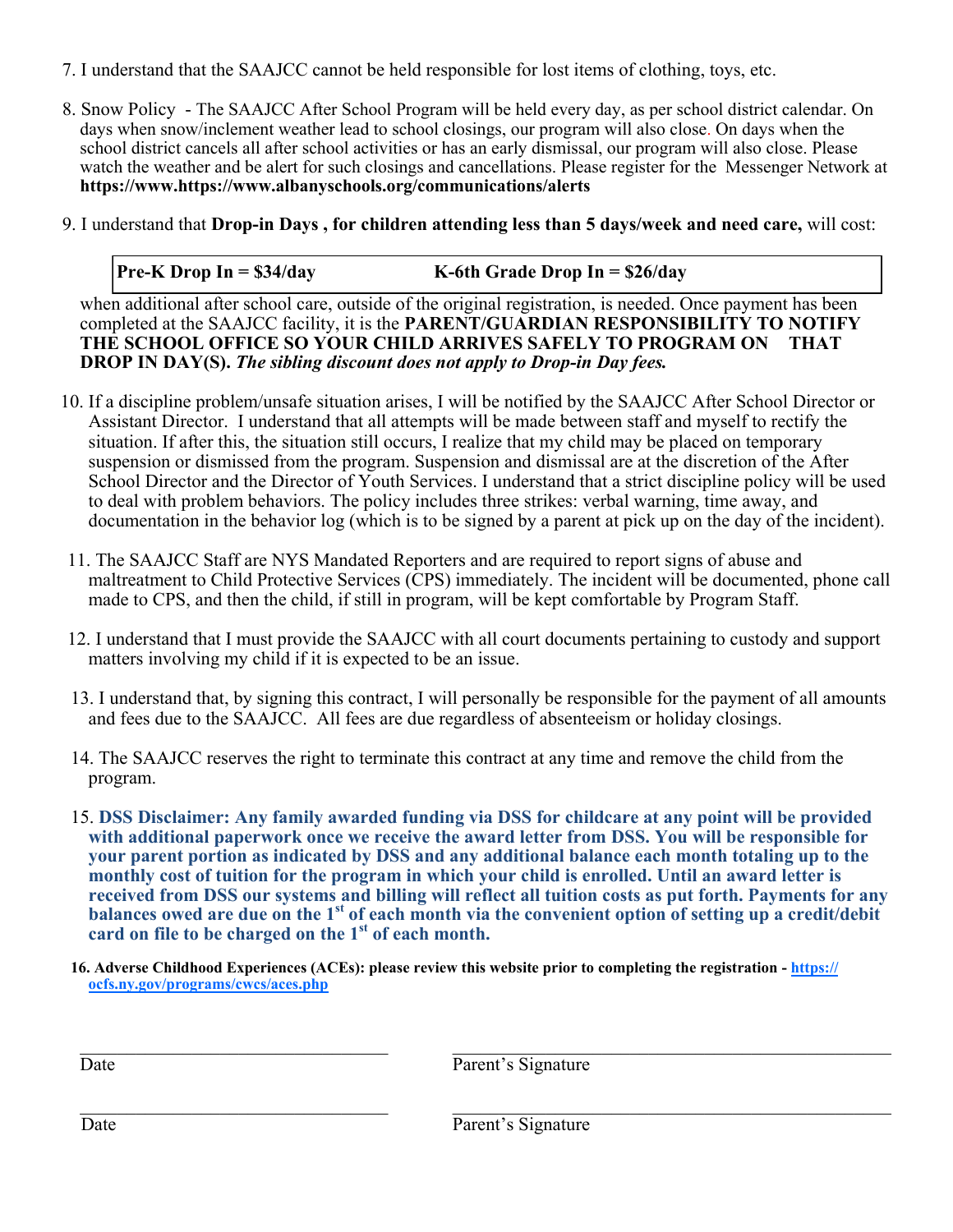## **STUDENT PROFILE**

Child's name

Does your child attend other after school/extracurricular activities?

|                           |                       | What factors were <i>important</i> in your decision to send your child to SAAJCC After School? |
|---------------------------|-----------------------|------------------------------------------------------------------------------------------------|
| Location                  | General Program       | Programming                                                                                    |
| Cost                      | Reputation            | Staff                                                                                          |
| Facility                  | Referral from friends | Child's friend(s) attending                                                                    |
| $\overline{\text{Other}}$ |                       |                                                                                                |

Are there any specific activities that you would like your child to do at the after school program?

Would you like your child to be a member of our Homework Club? (We will report to the homework space each day following snack and remain there until all homework is completed) **YES / NO**

 $\mathcal{L}_\mathcal{L} = \{ \mathcal{L}_\mathcal{L} = \{ \mathcal{L}_\mathcal{L} = \{ \mathcal{L}_\mathcal{L} = \{ \mathcal{L}_\mathcal{L} = \{ \mathcal{L}_\mathcal{L} = \{ \mathcal{L}_\mathcal{L} = \{ \mathcal{L}_\mathcal{L} = \{ \mathcal{L}_\mathcal{L} = \{ \mathcal{L}_\mathcal{L} = \{ \mathcal{L}_\mathcal{L} = \{ \mathcal{L}_\mathcal{L} = \{ \mathcal{L}_\mathcal{L} = \{ \mathcal{L}_\mathcal{L} = \{ \mathcal{L}_\mathcal{$  $\mathcal{L}_\mathcal{L} = \{ \mathcal{L}_\mathcal{L} = \{ \mathcal{L}_\mathcal{L} = \{ \mathcal{L}_\mathcal{L} = \{ \mathcal{L}_\mathcal{L} = \{ \mathcal{L}_\mathcal{L} = \{ \mathcal{L}_\mathcal{L} = \{ \mathcal{L}_\mathcal{L} = \{ \mathcal{L}_\mathcal{L} = \{ \mathcal{L}_\mathcal{L} = \{ \mathcal{L}_\mathcal{L} = \{ \mathcal{L}_\mathcal{L} = \{ \mathcal{L}_\mathcal{L} = \{ \mathcal{L}_\mathcal{L} = \{ \mathcal{L}_\mathcal{$ 

#### **DOES YOUR CHILD HAVE ANY ALLERGIES, PHYSICAL, EMOTIONAL, BEHAVIORAL, OR OTHER MEDICAL CONDITION THAT HAS LASTED MORE THAN 12 MONTHS? IF SO, PLEASE LIST HERE, AND REQUEST AN OCFS INDIVIDUAL HEALTH CARE PLAN OCFS ALLERGY PLAN FORM, AND/OR OCFS MEDICAL CONSENT FORM FROM JCC: \_\_\_\_\_\_\_\_\_\_\_\_\_\_\_\_\_\_\_\_\_\_\_\_\_\_\_\_\_\_\_\_\_\_\_\_\_\_\_\_\_\_\_\_\_\_\_\_\_\_\_\_\_\_\_\_\_\_\_\_\_\_\_\_\_\_\_\_\_\_\_\_\_\_\_\_\_\_\_\_\_\_\_\_**

**\_\_\_\_\_\_\_\_\_\_\_\_\_\_\_\_\_\_\_\_\_\_\_\_\_\_\_\_\_\_\_\_\_\_\_\_\_\_\_\_\_\_\_\_\_\_\_\_\_\_\_\_\_\_\_\_\_\_\_\_\_\_\_\_\_\_\_\_\_\_\_\_\_\_\_\_\_\_\_\_\_\_\_\_ \_\_\_\_\_\_\_\_\_\_\_\_\_\_\_\_\_\_\_\_\_\_\_\_\_\_\_\_\_\_\_\_\_\_\_\_\_\_\_\_\_\_\_\_\_\_\_\_\_\_\_\_\_\_\_\_\_\_\_\_\_\_\_\_\_\_\_\_\_\_\_\_\_\_\_\_\_\_\_\_\_\_\_\_ \_\_\_\_\_\_\_\_\_\_\_\_\_\_\_\_\_\_\_\_\_\_\_\_\_\_\_\_\_\_\_\_\_\_\_\_\_\_\_\_\_\_\_\_\_\_\_\_\_\_\_\_\_\_\_\_\_\_\_\_\_\_\_\_\_\_\_\_\_\_\_\_\_\_\_\_\_\_\_\_\_\_\_\_**

#### **FAMILY INFORMATION**

Number of children

If parents are separated or divorced, what is the custody arrangement?

Please contact the Director if there are any events or experiences outside of school that might affect your child in the after school program. Or, explain here:  $\mathcal{L}_\mathcal{L} = \{ \mathcal{L}_\mathcal{L} = \{ \mathcal{L}_\mathcal{L} = \{ \mathcal{L}_\mathcal{L} = \{ \mathcal{L}_\mathcal{L} = \{ \mathcal{L}_\mathcal{L} = \{ \mathcal{L}_\mathcal{L} = \{ \mathcal{L}_\mathcal{L} = \{ \mathcal{L}_\mathcal{L} = \{ \mathcal{L}_\mathcal{L} = \{ \mathcal{L}_\mathcal{L} = \{ \mathcal{L}_\mathcal{L} = \{ \mathcal{L}_\mathcal{L} = \{ \mathcal{L}_\mathcal{L} = \{ \mathcal{L}_\mathcal{$ 

 $\_$  , and the set of the set of the set of the set of the set of the set of the set of the set of the set of the set of the set of the set of the set of the set of the set of the set of the set of the set of the set of th

 $\mathcal{L}_\mathcal{L} = \{ \mathcal{L}_\mathcal{L} = \{ \mathcal{L}_\mathcal{L} = \{ \mathcal{L}_\mathcal{L} = \{ \mathcal{L}_\mathcal{L} = \{ \mathcal{L}_\mathcal{L} = \{ \mathcal{L}_\mathcal{L} = \{ \mathcal{L}_\mathcal{L} = \{ \mathcal{L}_\mathcal{L} = \{ \mathcal{L}_\mathcal{L} = \{ \mathcal{L}_\mathcal{L} = \{ \mathcal{L}_\mathcal{L} = \{ \mathcal{L}_\mathcal{L} = \{ \mathcal{L}_\mathcal{L} = \{ \mathcal{L}_\mathcal{$ 

How do you describe your child? \_\_\_\_\_\_\_\_\_\_\_\_\_\_\_\_\_\_\_\_\_\_\_\_\_\_\_\_\_\_\_\_\_\_\_\_\_\_\_\_\_\_\_\_\_\_\_\_\_\_\_\_\_\_\_\_

Current interests?

Activities she/he dislikes?

Are there any family religious observances about which you would like us to know?

 $\mathcal{L}_\text{max}$ 

**PHOTOGRAPHIC RELEASE (if unsigned, then your child is on the NO PHOTO LIST): I hereby grant permission for the use of photographs and video of the aforementioned child, and, without limitation, to use such pictures and video in connection with after school purposes. If permission is granted, the after school program is released from any claims, whatever they may be, that arise in said regard.**

 $\mathcal{L}_\mathcal{L} = \{ \mathcal{L}_\mathcal{L} = \{ \mathcal{L}_\mathcal{L} = \{ \mathcal{L}_\mathcal{L} = \{ \mathcal{L}_\mathcal{L} = \{ \mathcal{L}_\mathcal{L} = \{ \mathcal{L}_\mathcal{L} = \{ \mathcal{L}_\mathcal{L} = \{ \mathcal{L}_\mathcal{L} = \{ \mathcal{L}_\mathcal{L} = \{ \mathcal{L}_\mathcal{L} = \{ \mathcal{L}_\mathcal{L} = \{ \mathcal{L}_\mathcal{L} = \{ \mathcal{L}_\mathcal{L} = \{ \mathcal{L}_\mathcal{$ 

 *Parent's/Guardian's Signature Date*